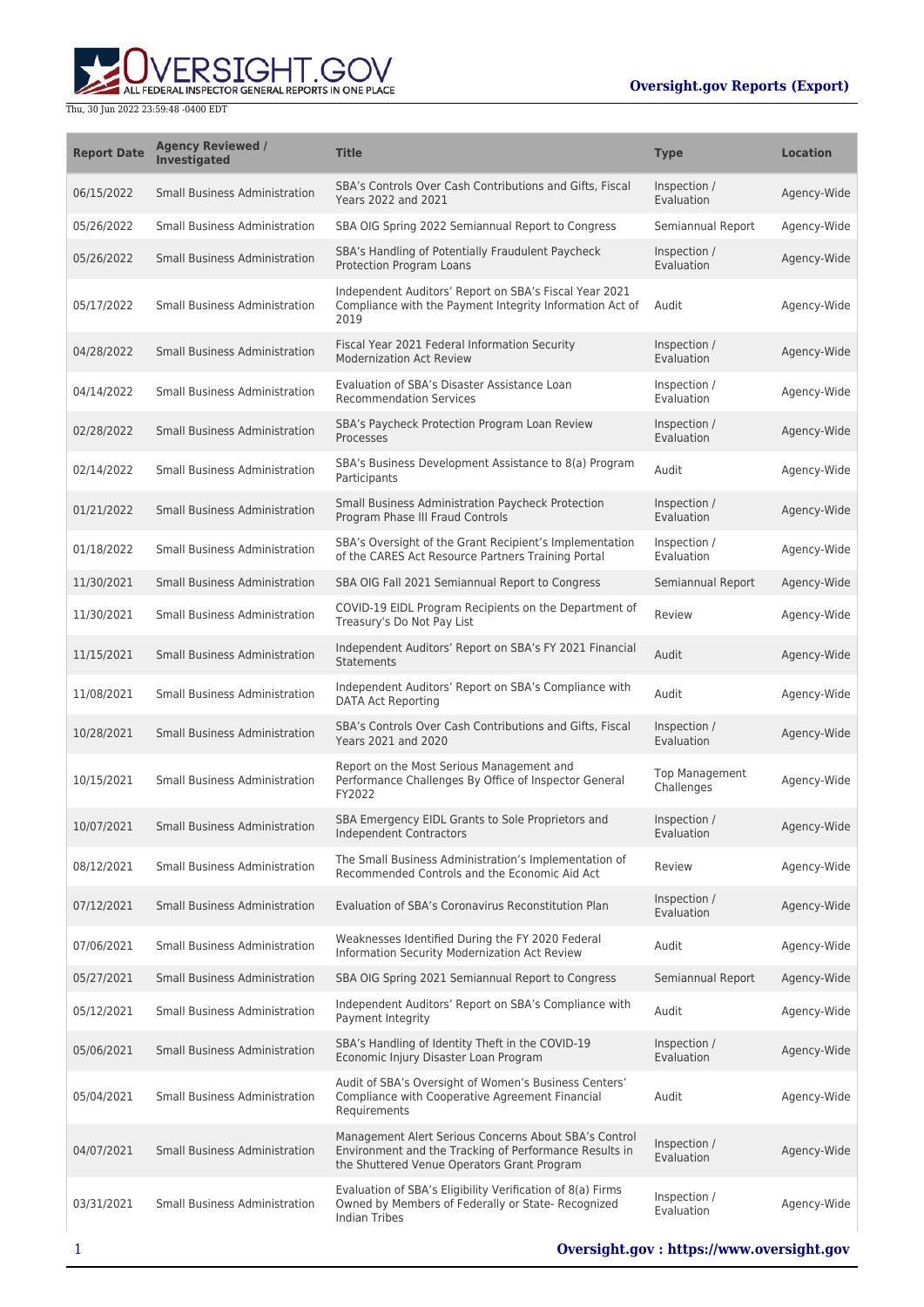

| <b>Report Date</b> | <b>Agency Reviewed /</b><br>Investigated | <b>Title</b>                                                                                                               | <b>Type</b>                         | <b>Location</b> |
|--------------------|------------------------------------------|----------------------------------------------------------------------------------------------------------------------------|-------------------------------------|-----------------|
| 03/30/2021         | <b>Small Business Administration</b>     | Evaluation of SBA's Award Procedures for the CARES Act<br>Entrepreneurial Development Cooperative Agreements               | Inspection /<br>Evaluation          | Agency-Wide     |
| 03/25/2021         | <b>Small Business Administration</b>     | SBA's Controls Over Cash Contributions and Gifts, Fiscal<br>Years 2019-20                                                  | Inspection /<br>Evaluation          | Agency-Wide     |
| 03/15/2021         | <b>Small Business Administration</b>     | Duplicate Loans Made Under the Paycheck Protection<br>Program                                                              | Review                              | Agency-Wide     |
| 02/03/2021         | Small Business Administration            | Management Advisory SBA's Use of Vendors Without a<br>Contract                                                             | Inspection /<br>Evaluation          | Agency-Wide     |
| 01/14/2021         | <b>Small Business Administration</b>     | Inspection of SBA's Implementation of the Paycheck<br><b>Protection Program</b>                                            | Inspection /<br>Evaluation          | Agency-Wide     |
| 01/11/2021         | <b>Small Business Administration</b>     | Management Alert Paycheck Protection Program Loan<br>Recipients on the Department of Treasury's Do Not Pay<br>List         | Review                              | Agency-Wide     |
| 12/22/2020         | <b>Small Business Administration</b>     | Consolidation of Initial Disaster Assistance in Response to<br>Hurricanes Harvey, Irma, and Maria                          | Inspection /<br>Evaluation          | Agency-Wide     |
| 12/18/2020         | <b>Small Business Administration</b>     | Independent Auditors' Report on SBA's FY 2020 Financial<br><b>Statements Primary tabs</b>                                  | Audit                               | Agency-Wide     |
| 12/01/2020         | <b>Small Business Administration</b>     | Evaluation of the CARES Act Debt Relief to 7(a) Borrowers                                                                  | Inspection /<br>Evaluation          | Agency-Wide     |
| 11/30/2020         | <b>Small Business Administration</b>     | Semiannual Report to Congress April 1, 2020 - September<br>30, 2020                                                        | Semiannual Report                   | Agency-Wide     |
| 10/28/2020         | <b>Small Business Administration</b>     | Inspection of Small Business Administration's Initial<br>Disaster Assistance Response to the Coronavirus<br>Pandemic       | Disaster Recovery<br>Report         | Agency-Wide     |
| 10/16/2020         | <b>Small Business Administration</b>     | Top Management and Performance Challenges Facing the<br><b>Small Business Administration</b>                               | <b>Top Management</b><br>Challenges | Agency-Wide     |
| 09/30/2020         | <b>Small Business Administration</b>     | Audit of SBA's Compliance with the Debt Collection<br>Improvement Act, as Amended                                          | Audit                               | Agency-Wide     |
| 09/15/2020         | Small Business Administration            | SBA's Corrective Actions to Reduce 8(a) Firm Eligibility<br><b>Risks</b>                                                   | Inspection /<br>Evaluation          | Agency-Wide     |
| 08/25/2020         | <b>Small Business Administration</b>     | Office of Inspector General High Risk 7(a) Loan Review<br>Program                                                          | Audit                               | Agency-Wide     |
| 07/30/2020         | <b>Small Business Administration</b>     | Evaluation of Certify.SBA.gov                                                                                              | Inspection /<br>Evaluation          | Agency-Wide     |
| 07/28/2020         | <b>Small Business Administration</b>     | Serious Concerns of Potential Fraud in EIDL Program<br>Pertaining to the Response to COVID-19                              | Other                               | Agency-Wide     |
| 06/03/2020         | <b>Small Business Administration</b>     | Semiannual Report to Congress October 1, 2019 - March<br>31, 2020                                                          | Semiannual Report                   | Agency-Wide     |
| 05/12/2020         | <b>Small Business Administration</b>     | Independent Auditors' Report on SBA's Compliance with<br><b>IPERA</b>                                                      | Audit                               | Agency-Wide     |
| 05/08/2020         | <b>Small Business Administration</b>     | Flash Report Small Business Administration's<br>Implementation of the Paycheck Protection Program<br>Requirements          | Other                               | Agency-Wide     |
| 04/23/2020         | <b>Small Business Administration</b>     | Third White Paper: Risk Awareness and Lessons Learned<br>from Prior Audits of Entrepreneurial Development<br>Programs      | Disaster Recovery<br>Report         | Agency-Wide     |
| 04/03/2020         | <b>Small Business Administration</b>     | Second White Paper: Risk Awareness and Lessons<br>Learned from Audits and Inspections of Economic Injury<br>Disaster Loans | Disaster Recovery<br>Report         | Agency-Wide     |
| 04/03/2020         | <b>Small Business Administration</b>     | White Paper: Risk Awareness and Lessons Learned from<br>Prior Audits of Economic Stimulus Loans                            | Disaster Recovery<br>Report         | Agency-Wide     |
| 03/30/2020         | <b>Small Business Administration</b>     | Weaknesses Identified During the FY 2019 Federal<br>Information Security Modernization Act Review                          | Audit                               | Agency-Wide     |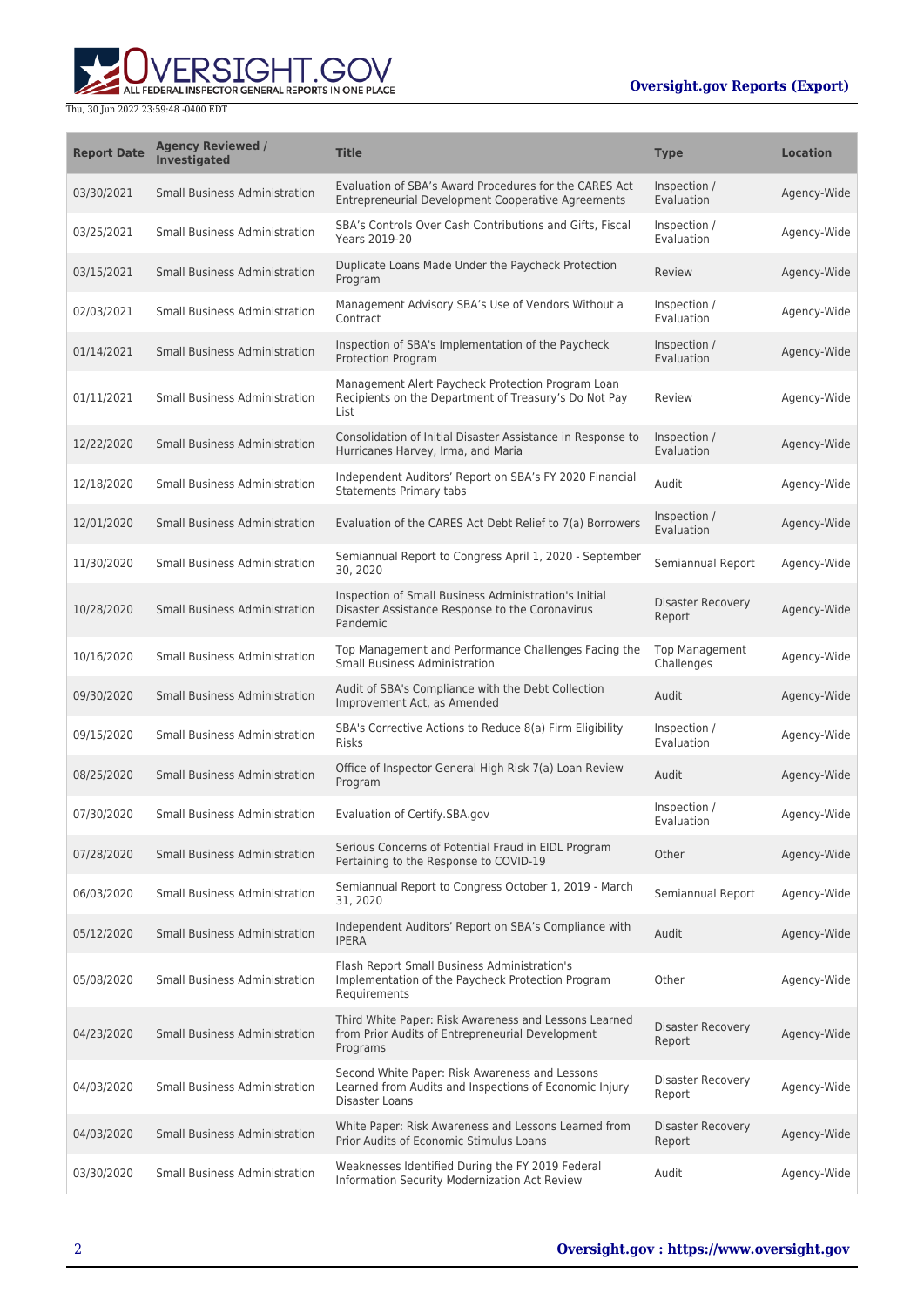

| <b>Report Date</b> | <b>Agency Reviewed /</b><br><b>Investigated</b> | <b>Title</b>                                                                                                                    | <b>Type</b>                         | <b>Location</b> |
|--------------------|-------------------------------------------------|---------------------------------------------------------------------------------------------------------------------------------|-------------------------------------|-----------------|
| 03/24/2020         | <b>Small Business Administration</b>            | Audit of SBA's Cooperative Agreement With Arsenal<br>Business and Technology Partnership's Veterans Business<br>Outreach Center | Audit                               | Agency-Wide     |
| 03/18/2020         | <b>Small Business Administration</b>            | Audit of the SBA's Community Advantage Pilot Program                                                                            | Audit                               | Agency-Wide     |
| 02/20/2020         | <b>Small Business Administration</b>            | Audit of the Office of Disaster Assistance Improper<br><b>Payment Appeal Process</b>                                            | Disaster Recovery<br>Report         | Agency-Wide     |
| 02/11/2020         | <b>Small Business Administration</b>            | SBA's FY 2019 Cash Contributions and Gifts                                                                                      | Inspection /<br>Evaluation          | Agency-Wide     |
| 11/26/2019         | <b>Small Business Administration</b>            | Semiannual Report to Congress                                                                                                   | Semiannual Report                   | Agency-Wide     |
| 11/15/2019         | <b>Small Business Administration</b>            | Independent Auditors' Report on SBA's FY 2019 Financial<br>Statements                                                           | Audit                               | Agency-Wide     |
| 11/12/2019         | <b>Small Business Administration</b>            | Audit of SBA's Oversight of High-Risk Lenders                                                                                   | Audit                               | Agency-Wide     |
| 11/07/2019         | <b>Small Business Administration</b>            | Independent Auditors' Report on SBA's Compliance with<br><b>DATA Act Reporting</b>                                              | Audit                               | Agency-Wide     |
| 10/11/2019         | <b>Small Business Administration</b>            | The Most Serious Management and Performance<br>Challenges Facing SBA in FY 2020                                                 | <b>Top Management</b><br>Challenges | Agency-Wide     |
| 09/26/2019         | <b>Small Business Administration</b>            | Audit of SBA's Desktop Loss Verification Process                                                                                | Disaster Recovery<br>Report         | Agency-Wide     |
| 09/26/2019         | <b>Small Business Administration</b>            | Consolidated Results of the OIG High Risk 7(a) Loan<br>Review Program                                                           | Inspection /<br>Evaluation          | Agency-Wide     |
| 09/25/2019         | <b>Small Business Administration</b>            | FY 2019 Risk Assessment of SBA's Charge Card Programs                                                                           | Inspection /<br>Evaluation          | Agency-Wide     |
| 09/19/2019         | <b>Small Business Administration</b>            | Review of Women's Business Center, Inc., Compliance<br>with Cooperative Agreement Requirements                                  | Audit                               | Agency-Wide     |
| 09/19/2019         | <b>Small Business Administration</b>            | Office of Inspector General High Risk 7(a) Loan Review<br>Program                                                               | Inspection /<br>Evaluation          | Agency-Wide     |
| 09/18/2019         | <b>Small Business Administration</b>            | Audit of SBA's Suspension and Debarment Process                                                                                 | Audit                               | Agency-Wide     |
| 09/17/2019         | <b>Small Business Administration</b>            | Evaluation of SBA's All Small Mentor-Protege Program                                                                            | Inspection /<br>Evaluation          | Agency-Wide     |
| 08/14/2019         | <b>Small Business Administration</b>            | Office of Inspector General High Risk 7(a) Loan Review<br>Program                                                               | Inspection /<br>Evaluation          | Agency-Wide     |
| 07/10/2019         | <b>Small Business Administration</b>            | Office of Inspector General High Risk 7(a) Loan Review<br>Program                                                               | Inspection /<br>Evaluation          | Agency-Wide     |
| 06/19/2019         | <b>Small Business Administration</b>            | SBA's FY 2018 and 2019 Cash Contributions and Gifts                                                                             | Inspection /<br>Evaluation          | Agency-Wide     |
| 05/30/2019         | <b>Small Business Administration</b>            | Semiannual Report to Congress: Spring 2019                                                                                      | Semiannual Report                   | Agency-Wide     |
| 05/23/2019         | <b>Small Business Administration</b>            | SBA's FY 2018 Compliance With the Improper Payments<br>Elimination and Recovery Act of 2010                                     | Inspection /<br>Evaluation          | Agency-Wide     |
| 04/25/2019         | <b>Small Business Administration</b>            | Audit of SBA's Oversight of the SCORE Association                                                                               | Audit                               | Agency-Wide     |
| 04/17/2019         | <b>Small Business Administration</b>            | Inspection of SBA's Initial Disaster Assistance Response to<br>Hurricane Florence                                               | <b>Disaster Recovery</b><br>Report  | Agency-Wide     |
| 04/09/2019         | <b>Small Business Administration</b>            | SBA's Cloud Migration and Oversight                                                                                             | Inspection /<br>Evaluation          | Agency-Wide     |
| 04/09/2019         | <b>Small Business Administration</b>            | Weaknesses Identified During the FY 2018 Federal<br>Information Security Modernization Act Review                               | Audit                               | Agency-Wide     |
| 03/28/2019         | <b>Small Business Administration</b>            | <b>SBA's HUBZone Certification Process</b>                                                                                      | Audit                               | Agency-Wide     |
| 03/15/2019         | <b>Small Business Administration</b>            | Processing of Deferred Old-Age, Survivor and Disability<br>Insurance Cases with a High-Risk of Benefit Payment Error            | Audit                               | Agency-Wide     |
| 03/14/2019         | Small Business Administration                   | Audit of SBA's Controls over 7(a) Loans Sold on The<br><b>Secondary Market</b>                                                  | Audit                               | Agency-Wide     |
| 12/19/2018         | <b>Small Business Administration</b>            | SBA's District Offices' Customer Service                                                                                        | Audit                               | Agency-Wide     |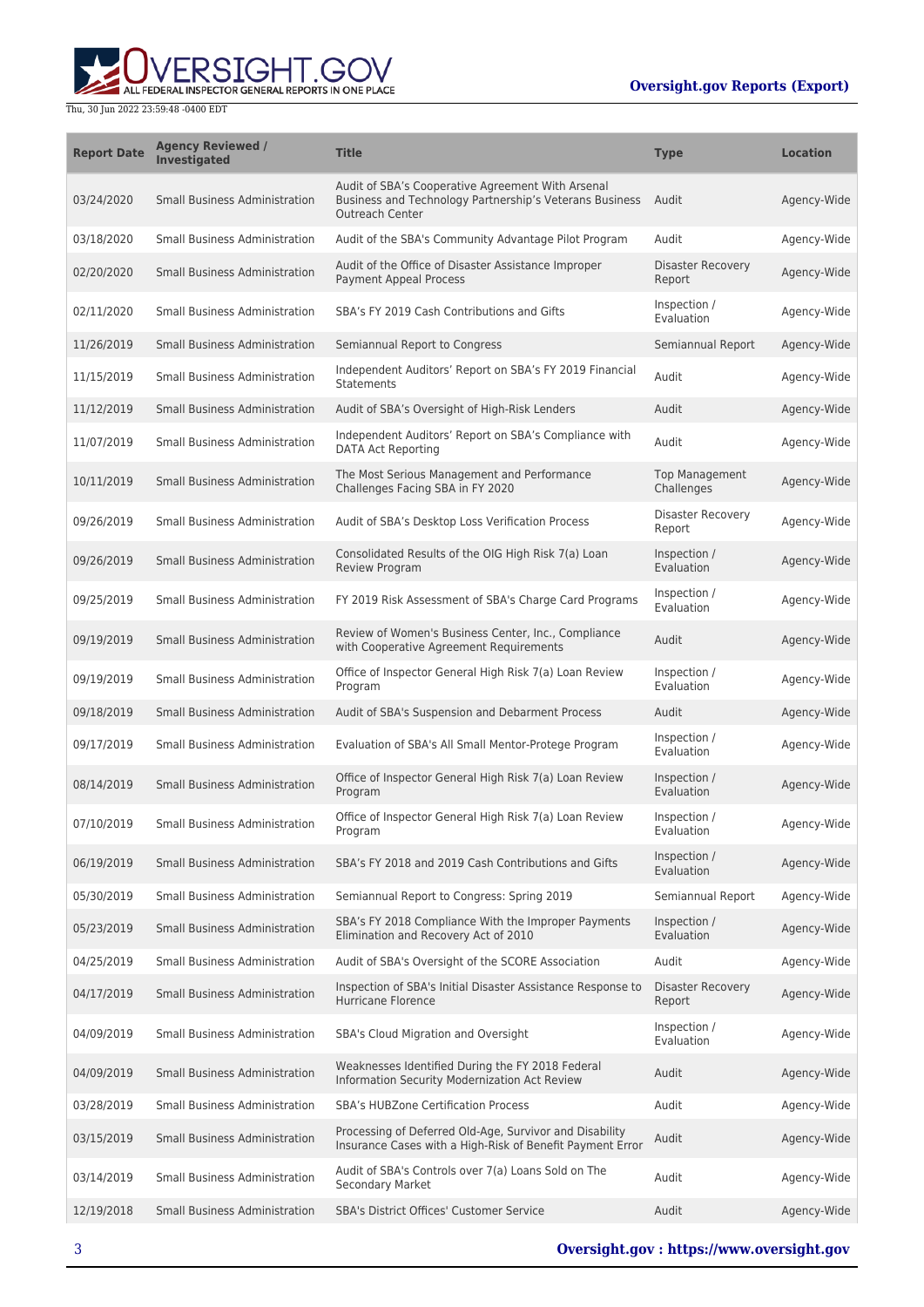

| <b>Report Date</b> | <b>Agency Reviewed /</b><br>Investigated | <b>Title</b>                                                                                                                                | <b>Type</b>                         | <b>Location</b> |
|--------------------|------------------------------------------|---------------------------------------------------------------------------------------------------------------------------------------------|-------------------------------------|-----------------|
| 12/18/2018         | <b>Small Business Administration</b>     | KPMG Management Letter Communicating Matters<br>Relative to SBA's FY 2018 Financial Statement Audit                                         | Audit                               | Agency-Wide     |
| 11/27/2018         | <b>Small Business Administration</b>     | SBA OIG Semiannual Report to Congress: Fall 2018                                                                                            | Semiannual Report                   | Agency-Wide     |
| 11/16/2018         | <b>Small Business Administration</b>     | Independent Auditors' Report on SBA's FY 2018 Special<br><b>Purpose Financial Statements</b>                                                | Audit                               | Agency-Wide     |
| 11/14/2018         | <b>Small Business Administration</b>     | Independent Auditors' Report on SBA's FY 2018 Financial<br><b>Statements</b>                                                                | Audit                               | Agency-Wide     |
| 11/08/2018         | <b>Small Business Administration</b>     | Consolidated Findings of OIG Reports on SBA's Grant<br>Programs FYs 2014-2018                                                               | Inspection /<br>Evaluation          | Agency-Wide     |
| 10/11/2018         | <b>Small Business Administration</b>     | The Most Serious Management and Performance<br>Challenges Facing SBA in FY 2019                                                             | <b>Top Management</b><br>Challenges | Agency-Wide     |
| 09/27/2018         | <b>Small Business Administration</b>     | Consolidated Results of the Office of Inspector General<br>High Risk 7(a) Loan Review Program                                               | Inspection /<br>Evaluation          | Agency-Wide     |
| 09/20/2018         | <b>Small Business Administration</b>     | SBA Controls Over FY 2017 and 2018 Cash Contributions<br>and Gifts                                                                          | Inspection /<br>Evaluation          | Agency-Wide     |
| 09/20/2018         | <b>Small Business Administration</b>     | FY 2018 Risk Assessment of SBA's Charge Card Programs                                                                                       | Review                              | Agency-Wide     |
| 09/13/2018         | <b>Small Business Administration</b>     | OIG High Risk 7(a) Loan Review Program                                                                                                      | Inspection /<br>Evaluation          | Agency-Wide     |
| 09/07/2018         | <b>Small Business Administration</b>     | Improvements Needed in SBA's Oversight of 8(a)<br>Continuing Eligibility Processes                                                          | Audit                               | Agency-Wide     |
| 08/15/2018         | <b>Small Business Administration</b>     | High Risk 7(a) Loan Review Program                                                                                                          | Inspection /<br>Evaluation          | Agency-Wide     |
| 07/19/2018         | <b>Small Business Administration</b>     | The Small Business Administration's Boots to Business<br>Program                                                                            | Audit                               | Agency-Wide     |
| 07/19/2018         | <b>Small Business Administration</b>     | Inspection of SBA's Initial Disaster Assistance Response to<br>Hurricane Maria                                                              | Disaster Recovery<br>Report         | Agency-Wide     |
| 06/20/2018         | <b>Small Business Administration</b>     | SBA's Women-owned Small Business Contracting Program                                                                                        | Audit                               | Agency-Wide     |
| 05/25/2018         | <b>Small Business Administration</b>     | Semiannual Report to Congress: Spring 2018                                                                                                  | Semiannual Report                   | Agency-Wide     |
| 05/15/2018         | <b>Small Business Administration</b>     | SBA's FY2017 Progress in Reducing Improper Payments                                                                                         | Inspection /<br>Evaluation          | Agency-Wide     |
| 04/26/2018         | <b>Small Business Administration</b>     | Inspection of SBA's Initial Disaster Assistance Response to<br>Hurricane Irma                                                               | <b>Disaster Recovery</b><br>Report  | Agency-Wide     |
| 03/20/2018         | <b>Small Business Administration</b>     | Improvement Needed in the Accuracy of SBA Data<br>Reported on USASpending.gov                                                               | Inspection /<br>Evaluation          | Agency-Wide     |
| 03/20/2018         | <b>Small Business Administration</b>     | Weaknesses Identified During the FY 2017 Federal<br>Information Security Modernization Act Review                                           | Inspection /<br>Evaluation          | Agency-Wide     |
| 03/06/2018         | <b>Small Business Administration</b>     | Evaluation of SBA's 7(a) Loans to Poultry Farmers                                                                                           | Inspection /<br>Evaluation          | Agency-Wide     |
| 02/13/2018         | <b>Small Business Administration</b>     | Audit of the Accuracy of the FY 2015 Disaster Loan<br>Program Improper Payments Rate                                                        | Disaster Recovery<br>Report         | Agency-Wide     |
| 01/29/2018         | <b>Small Business Administration</b>     | Audit of State Trade Expansion Program                                                                                                      | Audit                               | Agency-Wide     |
| 01/19/2018         | <b>Small Business Administration</b>     | Inspection of SBA's Initial Disaster Assistance Response to<br>Hurricane Harvey                                                             | <b>Disaster Recovery</b><br>Report  | Agency-Wide     |
| 01/19/2018         | <b>Small Business Administration</b>     | Audit of RISE Act Eligibility Controls                                                                                                      | <b>Disaster Recovery</b><br>Report  | Agency-Wide     |
| 12/18/2017         | <b>Small Business Administration</b>     | KPMG Management Letters Communicating Matters<br>Relative to SBA's FY 2017 Financial Statement Audit and<br>DATA Act Attestation Engagement | Audit                               | Agency-Wide     |
| 12/11/2017         | <b>Small Business Administration</b>     | Accuracy of the FY 2015 7(a) Loan Guaranty Purchase<br>Improper Payment Rate                                                                | Audit                               | Agency-Wide     |
| 11/30/2017         | <b>Small Business Administration</b>     | Fall 2017 Semiannual Report to Congress                                                                                                     | Semiannual Report                   | Agency-Wide     |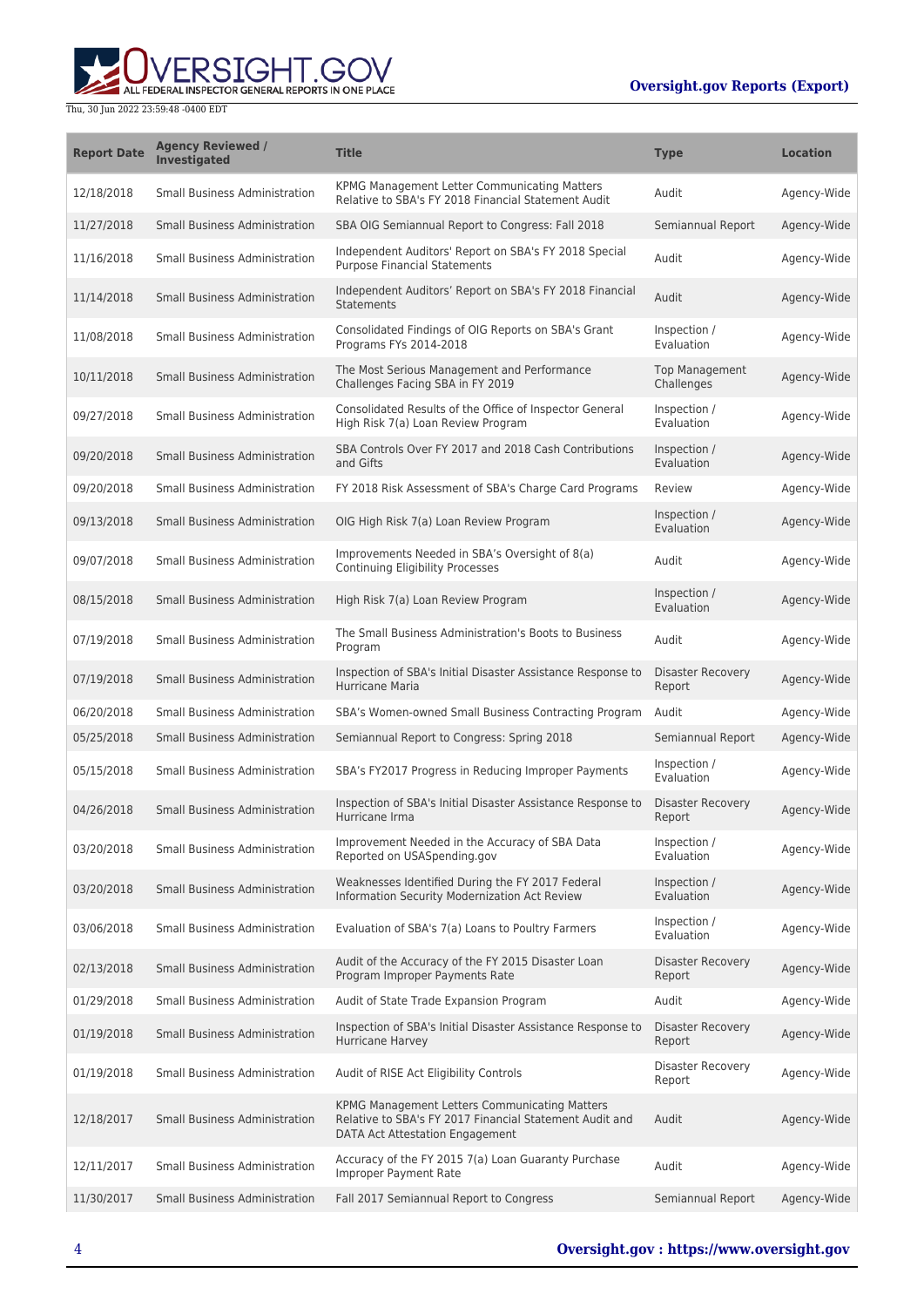

| <b>Report Date</b> | <b>Agency Reviewed /</b><br>Investigated | <b>Title</b>                                                                                                      | <b>Type</b>                         | <b>Location</b> |
|--------------------|------------------------------------------|-------------------------------------------------------------------------------------------------------------------|-------------------------------------|-----------------|
| 11/28/2017         | <b>Small Business Administration</b>     | Review of SBA's Implementation of the Federal<br>Information Technology Reform Act                                | Inspection /<br>Evaluation          | Agency-Wide     |
| 11/20/2017         | <b>Small Business Administration</b>     | SBA's FY 2016 and FY 2017 Cash Contributions and Gifts                                                            | Inspection /<br>Evaluation          | Agency-Wide     |
| 11/15/2017         | <b>Small Business Administration</b>     | Independent Auditors' Report on SBA's FY 2017 Special-<br><b>Purpose Financial Statements</b>                     | Audit                               | Agency-Wide     |
| 11/08/2017         | <b>Small Business Administration</b>     | Independent Accountants' Report on SBA's Compliance<br>with the DATA Act                                          | Audit                               | Agency-Wide     |
| 10/12/2017         | <b>Small Business Administration</b>     | Report on the Most Serious Management and<br>Performance Challenges in Fiscal Year 2018                           | <b>Top Management</b><br>Challenges | Agency-Wide     |
| 09/28/2017         | <b>Small Business Administration</b>     | Audit of SBA's Microloan Program                                                                                  | Audit                               | Agency-Wide     |
| 09/28/2017         | <b>Small Business Administration</b>     | The OIG High Risk 7(a) Loan Review Program                                                                        | Inspection /<br>Evaluation          | Agency-Wide     |
| 09/14/2017         | <b>Small Business Administration</b>     | FY 2017 Evaluation of SBA's Charge Card Programs                                                                  | Inspection /<br>Evaluation          | Agency-Wide     |
| 08/15/2017         | <b>Small Business Administration</b>     | Review of SBA's Pay Setting Practices for Senior<br><b>Executive Service Salary Increases</b>                     | Inspection /<br>Evaluation          | <b>US</b>       |
| 07/17/2017         | <b>Small Business Administration</b>     | Reassessment of Eligibility Requirements for 30 Firms in<br>SBA's 8(a) Business Development Program               | Audit                               | US.             |
| 06/15/2017         | <b>Small Business Administration</b>     | Weaknesses Identified During the FY 2016 Federal<br>Information Security Modernization Act Review                 | Other                               | US              |
| 06/01/2017         | <b>Small Business Administration</b>     | Semiannual Report to Congress, Spring 2017                                                                        | Semiannual Report                   | Agency-Wide     |
| 05/30/2017         | <b>Small Business Administration</b>     | SBA's Management of Voluntary Early Retirement<br>Authority and Voluntary Separation Incentive Payment<br>Program | Audit                               | US              |
| 05/10/2017         | <b>Small Business Administration</b>     | SBA's FY2016 Compliance with the Improper Payments<br>Elimination and Recovery Act                                | Other                               | US.             |
| 05/04/2017         | <b>Small Business Administration</b>     | Review of SBA's State Trade and Export Promotion Grant<br>Program                                                 | Audit                               | US              |
| 03/31/2017         | <b>Small Business Administration</b>     | The SCORE Association's Disaster Technical Assistance<br>Grant                                                    | Disaster Recovery<br>Report         | US.             |
| 03/31/2017         | <b>Small Business Administration</b>     | Audit of New York Small Business Center's Phase 2<br><b>Technical Assistance Grant</b>                            | Audit                               | NY, US          |
| 03/13/2017         | <b>Small Business Administration</b>     | Review of SBA's Practices for Schedule C Political<br>Appointee Initial Pay Setting                               | Other                               | <b>US</b>       |
| 01/18/2017         | <b>Small Business Administration</b>     | FY 2016 SBA Charge Card Programs Risk Assessment and<br>Status of Prior Audit Recommendations                     | Other                               | US              |
| 12/09/2016         | <b>Small Business Administration</b>     | Semiannual Report to Congress, Fall 2016                                                                          | Semiannual Report                   | Agency-Wide     |
| 12/08/2016         | <b>Small Business Administration</b>     | KPMG Management Letter Communicating Matters<br>Relative to SBA's FY 2016 Financial Statements                    | Audit                               | US              |
| 12/02/2016         | <b>Small Business Administration</b>     | <b>DATA Act Readiness</b>                                                                                         | Other                               | US.             |
| 11/15/2016         | <b>Small Business Administration</b>     | Independent Auditors' Report on SBA's FY 2016 Special-<br><b>Purpose Financial Statements</b>                     | Audit                               | US              |
| 11/14/2016         | <b>Small Business Administration</b>     | Independent Auditors' Report on SBA's FY 2016 Financial<br>Statements                                             | Audit                               | <b>US</b>       |
| 10/14/2016         | <b>Small Business Administration</b>     | Report on the Most Serious Management and<br>Performance Challenges in Fiscal Year 2017                           | <b>Top Management</b><br>Challenges | Agency-Wide     |
| 10/05/2016         | <b>Small Business Administration</b>     | Review of SBA's Executive Transportation Service<br><b>Contract Expenditures</b>                                  | Other                               | US.             |
| 09/30/2016         | <b>Small Business Administration</b>     | The OIG High Risk 7(a) Loan Review Program<br>Recommends \$3.2 Million in Recoveries                              | Other                               | US              |
| 09/30/2016         | <b>Small Business Administration</b>     | Audit of SBA's 504 Loan Liquidation Process                                                                       | Audit                               | <b>US</b>       |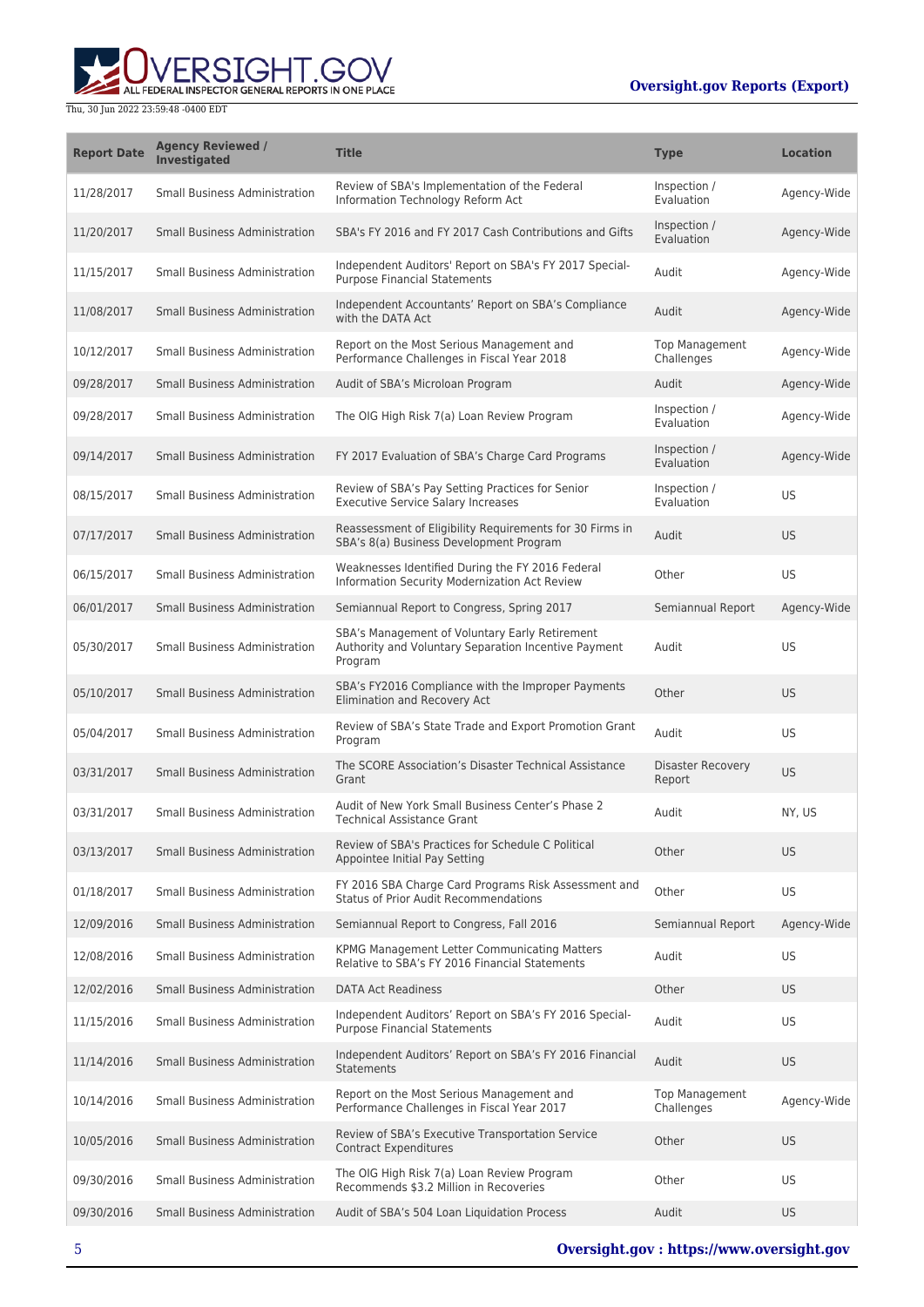

| <b>Report Date</b> | <b>Agency Reviewed /</b><br><b>Investigated</b> | <b>Title</b>                                                                                                                                                    | <b>Type</b>                         | <b>Location</b> |
|--------------------|-------------------------------------------------|-----------------------------------------------------------------------------------------------------------------------------------------------------------------|-------------------------------------|-----------------|
| 08/23/2016         | <b>Small Business Administration</b>            | SBA's FY 2015 and 2016 Cash Gifts                                                                                                                               | Other                               | US              |
| 08/22/2016         | Small Business Administration                   | Review of SBA's Practices for Senior Executive Service<br>Initial Pay Setting                                                                                   | Other                               | US.             |
| 08/16/2016         | Small Business Administration                   | Management Advisory Memorandum 16-19                                                                                                                            | Other                               | <b>US</b>       |
| 08/15/2016         | Small Business Administration                   | Early Defaulted Hurricane Sandy Disaster Loans                                                                                                                  | Disaster Recovery<br>Report         | US.             |
| 08/11/2016         | <b>Small Business Administration</b>            | Fiscal Year 2016 Report of the U.S. Small Business<br>Administration (SBA) Pursuant to The Cybersecurity Act of<br>2015, Section 406, Federal Computer Security | Other                               | US.             |
| 06/07/2016         | Small Business Administration                   | Weakness Identified During SBA's Office 365 Cloud Email<br>Migration                                                                                            | Other                               | US.             |
| 05/31/2016         | <b>Small Business Administration</b>            | Semiannual Report to Congress, Spring 2016                                                                                                                      | Semiannual Report                   | Agency-Wide     |
| 05/13/2016         | <b>Small Business Administration</b>            | SBA's FY 2015 Progress in Reducing Improper Payments                                                                                                            | Other                               | US.             |
| 04/14/2016         | Small Business Administration                   | Review of SBA Executive and Political Appointee Travel                                                                                                          | Other                               | US.             |
| 04/07/2016         | <b>Small Business Administration</b>            | SBA's 8(a) Business Development Program Eligibility                                                                                                             | Audit                               | US.             |
| 03/28/2016         | <b>Small Business Administration</b>            | The Small Business Administration's Boots to Business<br><b>Grant Award</b>                                                                                     | Audit                               | <b>US</b>       |
| 03/17/2016         | <b>Small Business Administration</b>            | Management Advisory Memorandum                                                                                                                                  | Other                               | US.             |
| 03/10/2016         | Small Business Administration                   | Weaknesses Identified During the FY 2015 Federal<br>Information Security Management Act Review                                                                  | Other                               | <b>US</b>       |
| 02/05/2016         | <b>Small Business Administration</b>            | FY 2015 Risk Assessment Over SBA's Charge Card<br>Programs                                                                                                      | Other                               | US.             |
| 01/08/2016         | Small Business Administration                   | Management Advisory Memo 16-08                                                                                                                                  | Other                               | <b>US</b>       |
| 12/18/2015         | Small Business Administration                   | Small Business Development Center Hosted by Middle<br>Tennessee State University.                                                                               | Audit                               | TN, US          |
| 12/18/2015         | Small Business Administration                   | Loan Management and Accounting System Incremental<br><b>Improvement Projects Progress</b>                                                                       | Other                               | US.             |
| 12/17/2015         | <b>Small Business Administration</b>            | SBA Needs to Strengthen its Information Technology<br>Procurement Practices to Ensure Adequate Planning and<br>Financial Oversight.                             | Audit                               | US.             |
| 12/11/2015         | <b>Small Business Administration</b>            | Management Letter SBA's FY 2015 Financial Statements<br>Audit                                                                                                   | Audit                               | US              |
| 11/30/2015         | <b>Small Business Administration</b>            | Semiannual Report to Congress, Fall 2015                                                                                                                        | Semiannual Report                   | Agency-Wide     |
| 11/17/2015         | Small Business Administration                   | Independent Auditors' Report on the SBA's FY 2015<br>Special-Purpose Financial Statements                                                                       | Audit                               | US              |
| 11/16/2015         | <b>Small Business Administration</b>            | Independent Auditors' Report on the SBA's FY 2015<br><b>Financial Statements</b>                                                                                | Audit                               | <b>US</b>       |
| 10/15/2015         | Small Business Administration                   | Report on the Most Serious Management and<br>Performance Challenges in Fiscal Year 2016                                                                         | <b>Top Management</b><br>Challenges | Agency-Wide     |
| 09/30/2015         | <b>Small Business Administration</b>            | The OIG High-Risk 7(a) Loan Review Program                                                                                                                      | Other                               | US.             |
| 09/25/2015         | Small Business Administration                   | SBA Needs to Improve Its Oversight of Loan Agents                                                                                                               | Audit                               | <b>US</b>       |
| 07/31/2015         | <b>Small Business Administration</b>            | SBA's Controls to Prevent Duplication of Benefits with<br><b>Community Development Block Grants</b>                                                             | <b>Disaster Recovery</b><br>Report  | <b>US</b>       |
| 07/31/2015         | Small Business Administration                   | SBA Needs to Improve Its Management of Disaster<br><b>Technical Assistance Grants</b>                                                                           | Disaster Recovery<br>Report         | <b>US</b>       |
| 07/13/2015         | <b>Small Business Administration</b>            | Hurricane Sandy Expedited Loan Processes                                                                                                                        | Disaster Recovery<br>Report         | <b>US</b>       |
| 05/29/2015         | <b>Small Business Administration</b>            | Semiannual Report to Congress, Spring 2015                                                                                                                      | Semiannual Report                   | Agency-Wide     |
| 05/26/2015         | <b>Small Business Administration</b>            | Improvement is Needed in SBA's Separation Controls and<br>Procedures                                                                                            | Inspection /<br>Evaluation          | <b>US</b>       |